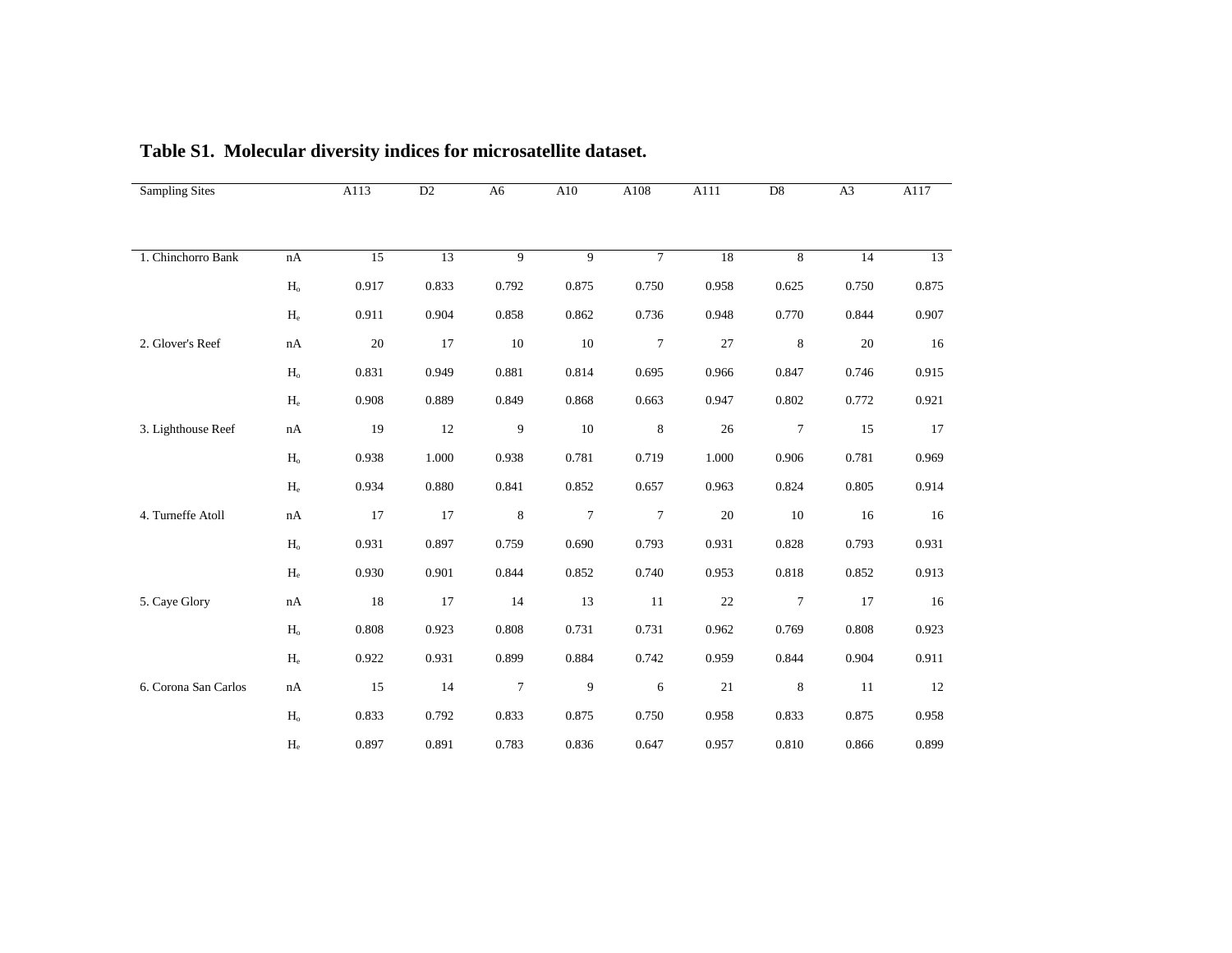| 7. Pardon del Medio | nA                        | 18    | 19               | 10          | 9              | $\tau$        | 29     | 9              | 17    | 17             |
|---------------------|---------------------------|-------|------------------|-------------|----------------|---------------|--------|----------------|-------|----------------|
|                     | $\mathbf{H}_{\rm o}$      | 0.878 | 0.902            | 0.707       | 0.805          | 0.610         | 0.878  | 0.707          | 0.805 | 0.902          |
|                     | $H_{\rm e}$               | 0.924 | 0.908            | 0.843       | 0.842          | 0.683         | 0.957  | 0.774          | 0.843 | 0.901          |
| 8. Grand Cayman     | nA                        | 11    | $\boldsymbol{9}$ | 8           | $\overline{7}$ | 5             | 12     | $\tau$         | 12    | $8\phantom{1}$ |
|                     | $\mathbf{H}_\mathrm{o}$   | 1.000 | 0.889            | 0.778       | 0.667          | 0.111         | 0.889  | 0.778          | 1.000 | 0.556          |
|                     | $H_{\rm e}$               | 0.935 | 0.902            | 0.902       | 0.810          | 0.752         | 0.948  | 0.876          | 0.954 | 0.791          |
| 9. Little Cayman    | $\mathrm{n}\mathrm{A}$    | 22    | 18               | 12          | 13             | 6             | 24     | 10             | 21    | 20             |
|                     | $\rm H_{o}$               | 0.869 | 0.951            | 0.820       | 0.836          | 0.607         | 0.967  | 0.770          | 0.803 | 0.852          |
|                     | $\mathbf{H}_{\mathrm{e}}$ | 0.926 | 0.923            | 0.844       | 0.868          | 0.646         | 0.950  | 0.808          | 0.839 | 0.909          |
| 10. Cayman Brac     | $\mathrm{n}\mathrm{A}$    | 16    | 15               | 10          | 11             | $\tau$        | $22\,$ | 10             | 11    | 15             |
|                     | $\rm H_o$                 | 0.929 | 0.929            | 0.893       | 0.821          | 0.643         | 0.964  | 0.929          | 0.821 | 0.893          |
|                     | $H_e$                     | 0.932 | 0.919            | 0.836       | 0.851          | 0.641         | 0.959  | 0.846          | 0.849 | 0.881          |
| 11. Florida Keys    | $\mathrm{n}\mathrm{A}$    | 21    | 17               | 10          | 12             | 6             | 24     | $\overline{9}$ | 16    | 17             |
|                     | $\mathbf{H}_\mathrm{o}$   | 0.921 | 0.895            | 0.816       | 0.947          | 0.737         | 0.974  | 0.868          | 0.842 | 0.895          |
|                     | $H_{\rm e}$               | 0.934 | 0.907            | 0.817       | 0.869          | 0.653         | 0.956  | 0.809          | 0.850 | 0.891          |
| 12. Dog Rocks       | $\mathrm{n}\mathrm{A}$    | 14    | 14               | $\tau$      | $\,$ 8 $\,$    | $\sqrt{5}$    | $22\,$ | $\overline{9}$ | 15    | 11             |
|                     | H <sub>o</sub>            | 0.789 | 0.789            | 1.000       | 0.842          | 0.632         | 0.895  | 0.947          | 0.944 | 0.833          |
|                     | $\rm H_e$                 | 0.910 | 0.902            | 0.834       | 0.765          | 0.637         | 0.964  | 0.841          | 0.921 | 0.854          |
| 13. Lee Stocking    | $\mathbf{n}\mathbf{A}$    | 14    | 14               | $\,$ 8 $\,$ | $10\,$         | $\mathfrak s$ | $22\,$ | $\overline{7}$ | 14    | 15             |
|                     | $\mathbf{H}_{\rm o}$      | 0.739 | 0.913            | 0.609       | 0.913          | 0.565         | 0.957  | 0.696          | 0.913 | 0.913          |
|                     | $\rm H_e$                 | 0.858 | 0.906            | 0.790       | 0.877          | 0.675         | 0.966  | 0.789          | 0.875 | 0.889          |
| 14. Long Island     | $\mathrm{n}\mathrm{A}$    | 16    | 14               | 10          | 9              | $\tau$        | 22     | $\tau$         | 18    | 17             |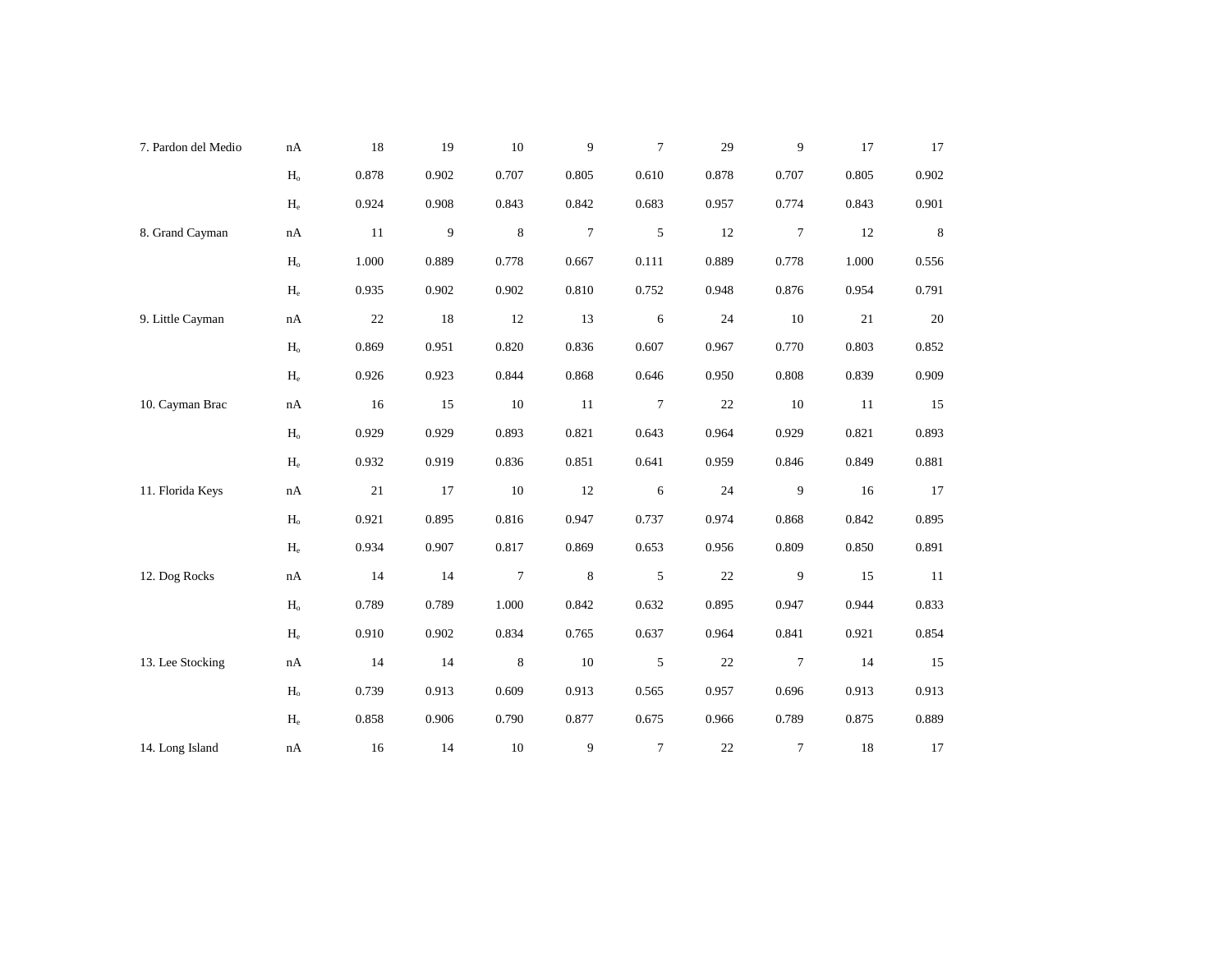|                      | H <sub>o</sub>            | 0.811   | 0.811 | 0.892          | 0.811 | 0.595            | 0.919 | 0.811  | 0.838 | 0.865 |
|----------------------|---------------------------|---------|-------|----------------|-------|------------------|-------|--------|-------|-------|
|                      | $\mathbf{H}_{\mathrm{e}}$ | 0.890   | 0.877 | 0.834          | 0.854 | 0.651            | 0.955 | 0.782  | 0.867 | 0.913 |
| 15. South Caicos     | nA                        | 19      | 17    | 10             | 14    | 7                | 25    | 10     | 17    | 18    |
|                      | $\rm H_{o}$               | 0.820   | 0.880 | 0.900          | 0.900 | 0.640            | 0.960 | 0.740  | 0.800 | 0.940 |
|                      | $H_{\rm e}$               | 0.898   | 0.904 | 0.862          | 0.884 | 0.608            | 0.955 | 0.783  | 0.838 | 0.910 |
| 16. Bajo de Sico     | nA                        | 11      | 8     | $\tau$         | 5     | 7                | 13    | $\tau$ | 9     | 9     |
|                      | $\rm H_{o}$               | 0.900   | 1.000 | 1.000          | 1.000 | 0.800            | 1.000 | 0.900  | 0.700 | 1.000 |
|                      | $H_e$                     | 0.932   | 0.905 | 0.863          | 0.826 | 0.711            | 0.947 | 0.832  | 0.905 | 0.900 |
| 17. Grammanik Bank   | nA                        | 19      | 17    | 10             | 12    | $\boldsymbol{7}$ | 24    | 10     | 14    | 17    |
|                      | H <sub>o</sub>            | 0.897   | 0.897 | 0.845          | 0.810 | 0.759            | 0.948 | 0.759  | 0.862 | 0.931 |
|                      | $H_e$                     | 0.919   | 0.881 | 0.829          | 0.851 | 0.707            | 0.953 | 0.806  | 0.815 | 0.898 |
| 18. N. of St. Thomas | nA                        | $\,8\,$ | 9     | $\overline{7}$ | 8     | $\overline{4}$   | 11    | 8      | 8     | 8     |
|                      | $H_{o}$                   | 0.500   | 0.875 | 0.875          | 0.875 | 0.250            | 0.875 | 0.750  | 0.875 | 0.875 |
|                      | $\mathbf{H}_{\mathrm{e}}$ | 0.883   | 0.933 | 0.867          | 0.850 | 0.692            | 0.950 | 0.758  | 0.875 | 0.875 |
| 19. Antigua          | nA                        | 20      | 19    | 10             | 12    | 7                | 24    | 9      | 16    | 17    |
|                      | H <sub>o</sub>            | 0.909   | 0.909 | 0.795          | 0.773 | 0.727            | 0.932 | 0.795  | 0.795 | 0.864 |
|                      | $H_{\rm e}$               | 0.919   | 0.913 | 0.857          | 0.859 | 0.659            | 0.950 | 0.775  | 0.835 | 0.905 |

Number of alleles (nA), observed heterozygosity ( $H_o$ ) and expected heterozygosity ( $H_e$ ) for 9 microsatellite loci.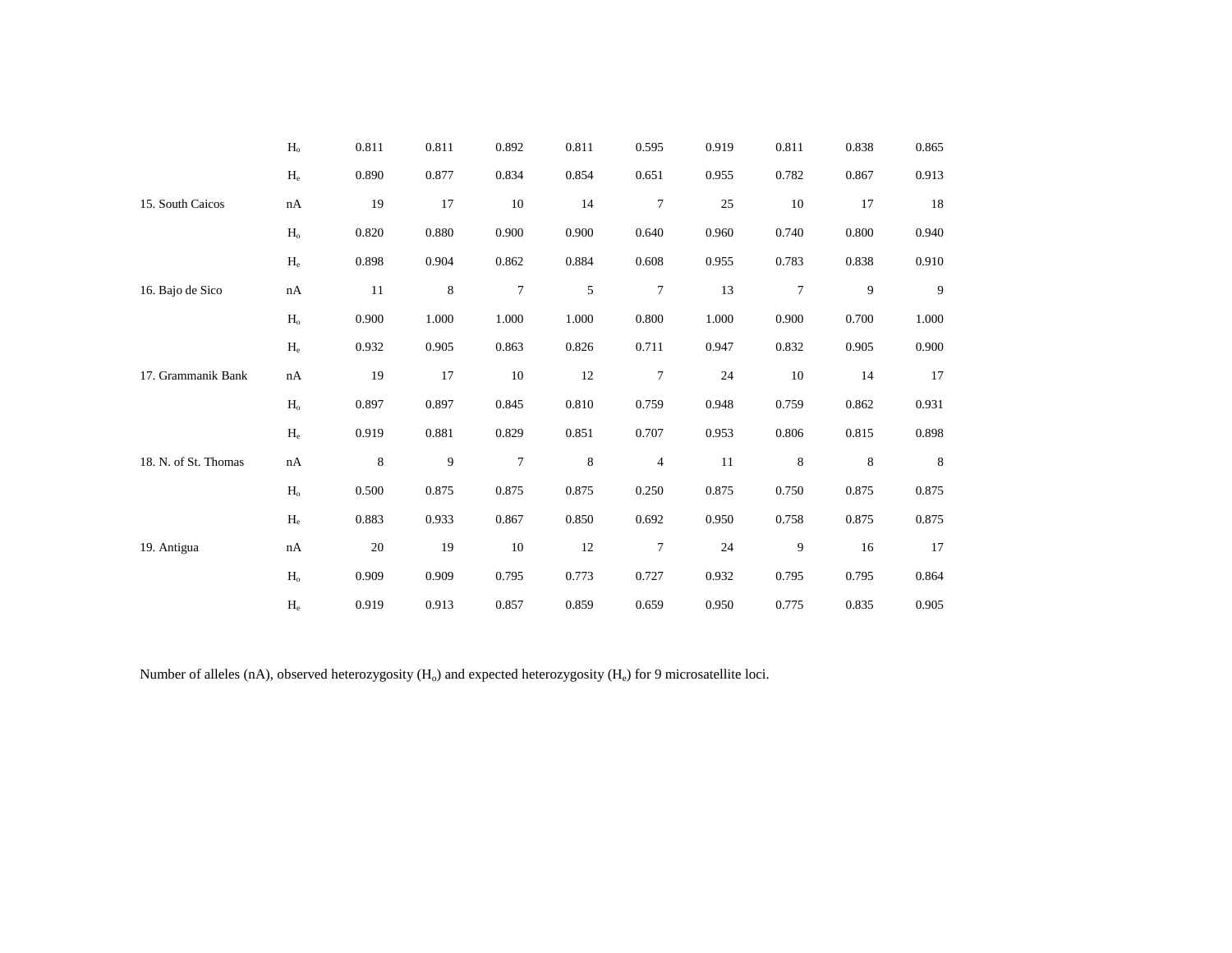|                            |          | $\overline{2}$ | $\mathcal{R}$ |          |          | 6        | $\mathcal{I}$  | 8        | 9        | 10            |                | 12       | 13       | 14       | 15       | 16       | 17       | 18    | 19       |
|----------------------------|----------|----------------|---------------|----------|----------|----------|----------------|----------|----------|---------------|----------------|----------|----------|----------|----------|----------|----------|-------|----------|
| 1. Chinchorro Bank         | $---$    | 0.004          | 0.002         | 0.000    | $-0.002$ | 0.001    | $-0.003$       | 0.004    | $-0.001$ | 0.001         | $-0.001$       | 0.002    | $-0.001$ | 0.004    | 0.006    | 0.001    | 0.005    | 0.014 | 0.007    |
| 2. Glover's Reef           | $-0.061$ | $---$          | $-0.002$      | $-0.002$ | 0.004    | 0.007    | 0.003          | 0.018    | 0.002    | 0.002         | 0.002          | $-0.001$ | 0.002    | 0.011    | 0.008    | 0.004    | 0.000    | 0.022 | 0.003    |
| 3. Lighthouse Reef         | 0.378    | 0.344          | ---           | $-0.001$ | 0.000    | 0.004    | 0.000          | 0.007    | 0.000    | $-0.004$      | $-0.002$       | $-0.002$ | $-0.001$ | 0.006    | 0.007    | 0.002    | 0.001    | 0.016 | $-0.001$ |
| 4. Turneffe Atoll          | 0.404    | 0.356          | 0.180         | $\cdots$ | 0.001    | 0.004    | 0.002          | 0.012    | 0.001    | 0.000         | 0.000          | $-0.004$ | 0.001    | 0.004    | 0.005    | 0.003    | 0.002    | 0.001 | $-0.003$ |
| 5. Caye Glory              | 0.537    | 0.428          | 0.086         | 0.028    | $\cdots$ | 0.005    | 0.002          | 0.005    | 0.000    | $-0.001$      | 0.003          | 0.000    | 0.006    | 0.001    | 0.005    | 0.001    | 0.004    | 0.010 | 0.005    |
| 6. Corona San Carlos       | 0.407    | 0.302          | 0.937         | 0.936    | 0.800    | $\cdots$ | 0.006          | 0.018    | 0.004    | 0.000         | $-0.001$       | 0.000    | 0.005    | 0.006    | 0.005    | 0.009    | 0.001    | 0.022 | 0.004    |
| 7. Pardon del Medio        | 0.161    | 0.146          | 0.760         | 0.766    | 0.933    | 0.021    | $\overline{a}$ | 0.003    | $-0.003$ | $-0.001$      | $-0.002$       | $-0.002$ | 0.000    | $-0.001$ | 0.007    | 0.003    | 0.001    | 0.014 | 0.001    |
| 8. Grand Cayman            | 0.301    | 0.250          | 0.922         | 0.922    | 0.925    | 0.000    | $-0.021$       | $---$    | 0.010    | 0.005         | 0.068          | 0.011    | 0.015    | $-0.003$ | 0.020    | 0.008    | 0.014    | 0.026 | 0.013    |
| 9. Little Cayman           | 0.574    | 0.477          | 0.915         | 0.915    | 0.916    | 0.083    | $-0.021$       | $-0.028$ | $---$    | $-0.002$      | $-0.002$       | $-0.002$ | $-0.001$ | 0.000    | 0.005    | 0.003    | 0.000    | 0.014 | $-0.001$ |
| 10. Cayman Brac            | 0.507    | 0.376          | 0.937         | 0.937    | 0.935    | 0.054    | $-0.029$       | $-0.003$ | $-0.014$ | $\frac{1}{2}$ | $-0.006$       | $-0.002$ | 0.002    | $-0.002$ | 0.007    | 0.006    | 0.003    | 0.019 | $-0.002$ |
| 11. Florida Keys           | $-0.059$ | $-0.026$       | 0.416         | 0.425    | 0.481    | 0.217    | 0.081          | 0.173    | 0.357    | 0.272         | $\overline{a}$ | $-0.006$ | $-0.001$ | $-0.001$ | 0.004    | 0.004    | $-0.002$ | 0.016 | $-0.002$ |
| 12. Dog Rocks              | $-0.174$ | $-0.152$       | 0.315         | 0.355    | 0.519    | 0.538    | 0.228          | 0.417    | 0.675    | 0.636         | $-0.104$       | $---$    | 0.002    | 0.005    | 0.004    | $-0.005$ | $-0.004$ | 0.008 | $-0.001$ |
| 13. Lee Stocking           | 0.201    | 0.192          | 0.965         | 0.960    | 0.944    | 0.038    | $-0.045$       | $-0.089$ | $-0.126$ | 0.525         | 0.114          | 0.307    | $\cdots$ | 0.010    | 0.005    | 0.004    | 0.001    | 0.018 | 0.002    |
| 14. Long Island            | 0.017    | 0.062          | 0.583         | 0.595    | 0.646    | 0.096    | $-0.014$       | 0.057    | 0.196    | 0.138         | 0.019          | 0.057    | $-0.008$ | $\cdots$ | 0.006    | 0.006    | 0.007    | 0.018 | 0.001    |
| 15. South Caicos           | 0.027    | 0.052          | 0.573         | 0.580    | 0.623    | 0.197    | $-0.114$       | 0.054    | 0.186    | 0.133         | 0.010          | 0.041    | 0.001    | $-0.024$ | $\cdots$ | 0.007    | 0.006    | 0.018 | 0.006    |
| 16. Bajo de Sico           | $-0.050$ | $-0.002$       | 0.187         | 0.205    | 0.306    | 0.537    | 0.340          | 0.456    | 0.699    | 0.626         | 0.057          | $-0.143$ | 0.388    | 0.187    | 0.195    | $---$    | 0.005    | 0.018 | 0.007    |
| 17. Grammanik Bank         | 0.602    | 0.494          | 0.929         | 0.929    | 0.929    | $-0.122$ | 0.095          | $-0.020$ | $-0.003$ | $-0.006$      | 0.368          | 0.707    | $-0.030$ | 0.209    | 0.198    | 0.720    | $---$    | 0.018 | $-0.002$ |
| 18. North of St.<br>Thomas | N/A      | N/A            | N/A           | N/A      | N/A      | N/A      | N/A            | N/A      | N/A      | N/A           | N/A            | N/A      | N/A      | N/A      | N/A      | N/A      | N/A      | $---$ | 0.007    |
| 19. Antigua                | 0.015    | 0.058          | 0.109         | 0.091    | 0.167    | 0.476    | 0.353          | 0.434    | 0.629    | 0.537         | 0.118          | $-0.080$ | 0.392    | 0.244    | 0.249    | $-0.053$ | 0.641    | N/A   |          |

## **Table S2. Pairwise** *F***-statistics for concatenated mitochondrial markers and microsatellite loci for Nassau grouper.**

Pairwise  $\Phi_{ST}$  values for mitochondrial markers are below diagonal and pairwise  $F_{ST}$  values for microsatellites are above diagonal. Bolded values denote statistical significance of *p* < 0.00029 (mtDNA) and *p* < 0.00027 (microsatellites), using Bonferroni correction for multiple tests. N/A indicates pairwise comparisons that could not be generated due to poor amplification of mtDNA.